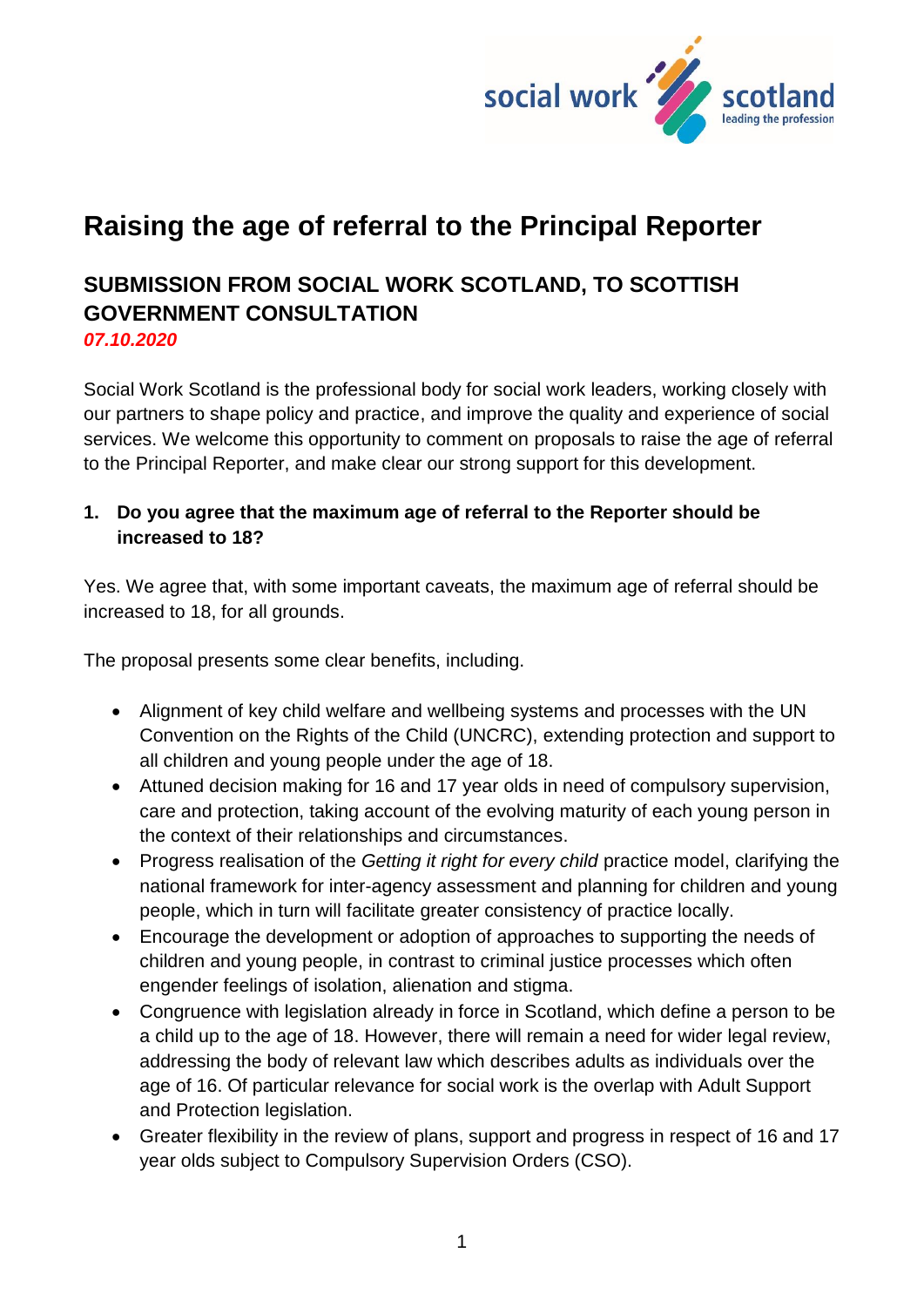- Help improve transitions from children to adult services, clarifying and reinforcing the responsibilities of public agencies towards 16 and 17 year olds, as well as further eroding the idea that 16 or 17 is a suitable age at which children become 'adults' and 'independent'.
- Accord with the intentions in the Promise, helping to ensure that Scotland does more to avoid the criminalisation of children, and deals with them in a way that is responsive, age-appropriate, need (not behaviour) orientated, proportionate and trauma sensitive. Moreover, the extension of the right of referral increases the chance that 16-17 year olds will have their 'cases' dealt with in an environment that upholds their rights and allows them to effectively participate in proceedings.

However, the proposed change will not, in itself, improve children and young people's experiences, or contribute to improved outcomes. Change will come through implementation, and that must be assiduously planned, effectively led, properly resourced (both in terms of the implementation process itself and the changing profile of demand on services) and underpinned by an infrastructure of facilitative administration (data, evaluation, learning, business management support, etc.) A proposal such as this is only as good as its implementation, and Social Work Scotland is of the strong view that much more attention needs to be paid to implementation in general, and to the implementation plan for this change specifically.

Moreover, in considering this specific proposal, implementation will need to take account of:

- The profound and ongoing impact of Covid-19 on the system's potential to deliver the increased capacity raising the age of referral is likely to entail. From a pre-Covid capacity of 700+ Hearings a week, the system is now seeking deliver approximately 200 a week, by means of a blended model that balances the health, wellbeing and rights of all involved. With an increase in poverty and family stress likely over the coming year, social work activity (already at above trend levels) may lead to increases in care and protection referrals to the Reporter. The system will respond with determination, attempting to absorb and adapt as much as it can. But ultimately more demand must be met by greater investment and expansion of capacity. 'Raising the age of referral' could end up being a lowering of the standard of service, if it becomes a doorway through to services which under-resourced and overstretched before covid-19. That would potentially increase risk, diminish trust in the system, and unsettle victims.
- The net increase in referrals to the Principal Reporter is likely to be swelled further by revisions to Sentencing Guidelines in relation to young people and young adults. The guidelines, when implemented, will affect the numbers of social work assessments which need to be undertaken, and plans to be implemented. These developments have a system-wide impact. The recent consultation on those guidelines acknowledged that a realignment of resource from adult criminal justice and youth justice services (where they exist) towards children and families services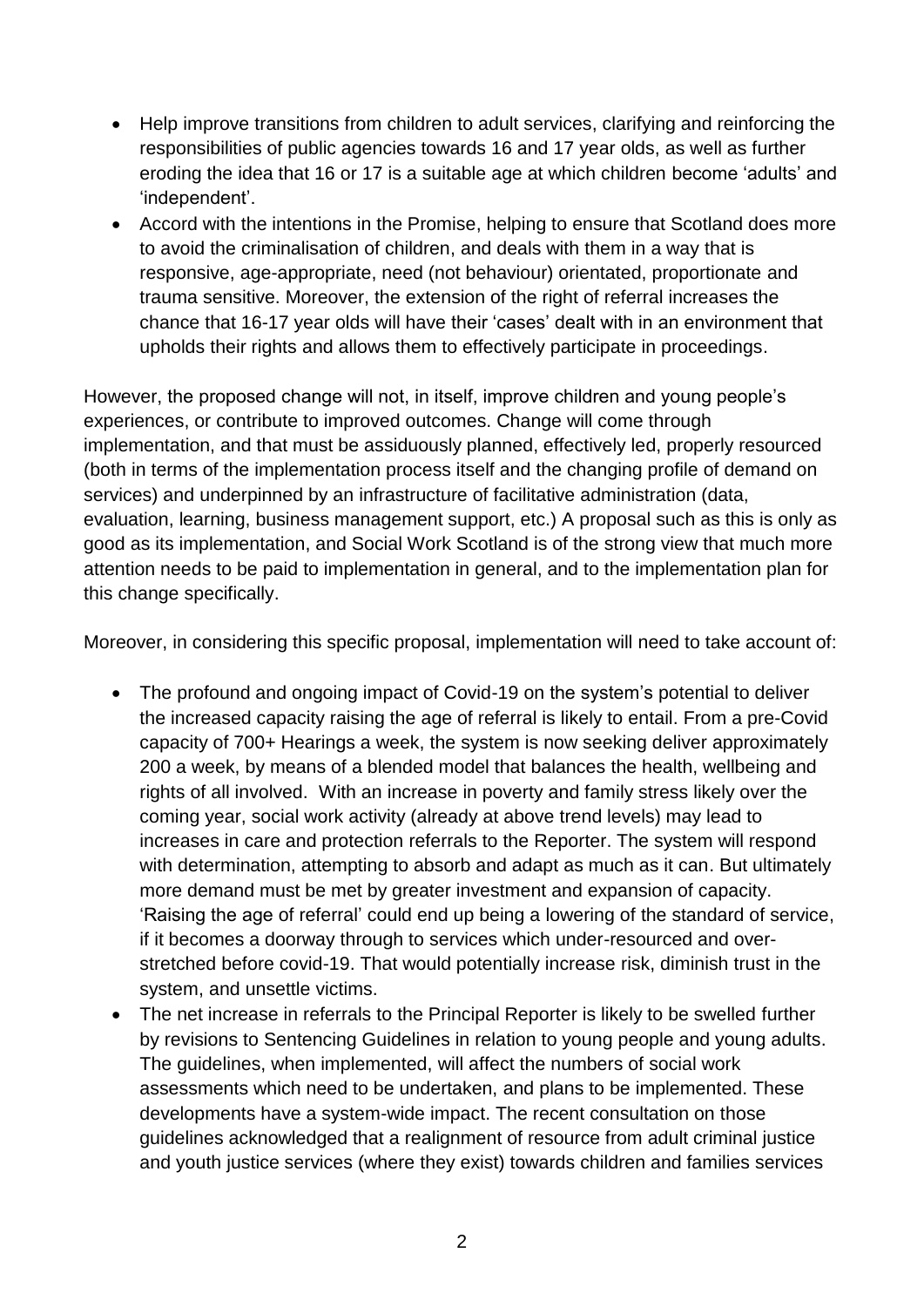would be needed, but there has not, as yet, been any effort to quantify that, or to work out how the process of realignment would be managed. Furthermore, there will be a net combination impact in terms of referral and demand from (a) commencement of the Age of Criminal Responsibility (Scotland) Act 2019; (b) revision of the National Guidance for Child Protection; (c) commencement of the Equal Protection from Assault (Scotland) Act 2019; (e) national roll out of the Scottish Child Interview Model (joint investigative interviewing of children and young people); (f) developments prompted by the expert report on harmful sexual behaviour by children and young people; (g) the Standards and Pathway for Secure Care; (h) revised national guidance for Care and Risk Management; (i) and new Clinical Pathways Guidelines in relation to children and young people who may have experienced sexual abuse.

- Different legal
- The messages from the Promise challenge us to re-think our entire approach to responding to needs of children and young people, including Children's Hearings. This proposal is about extending part of our current system to incorporate 16 and 17 year olds. From the perspective of those overseeing reform of Scotland's care system, that may not be the step (with all the associated costs) which they recommend.
- Implementation will need to plan for the diversity and range of needs that may need to be met, ensuring that opportunities for necessary skills development are in place for professionals and volunteers involved (teaching, coaching, observation, feedback). There may also be increases in demand for residential and fostering placements, which will need to be factored into a plan and properly resourced.
- The implications of shifting patterns of concern that are likely to emerge; for example, a rise in digitally enabled abuse and criminal exploitation, including organised child sexual exploitation; sexual abuse more generally; increases in hate crime; or, impact of teenage neglect
- The fact that some individuals do benefit from involvement in the adult criminal justice system, with its different legal thresholds and accountability / monitoring processes.
- Baseline and ongoing data capture will be essential to understand what works; in particular the outcomes from interventions within a supervision order. As consistently highlighted by Audit Scotland, without the relevant performance information we are unable to clearly identify what we need to target, or how to target effectively.

Finally, a number of Social Work Scotland members noted that the proposed reform should not be seen as means by which to extend the availability of, or access to, 'services'. The extension of referral criteria to 16 and 17 olds should be done because it is the right thing to do from a rights and evidence perspective. If the objective (whether explicit or implicit) is to increase the scope of responsibility placed on local authorities (in particular social work) and other partners, it will have to be met through a combination of this change and sustained investment. One without the other will not deliver change. In the past compulsory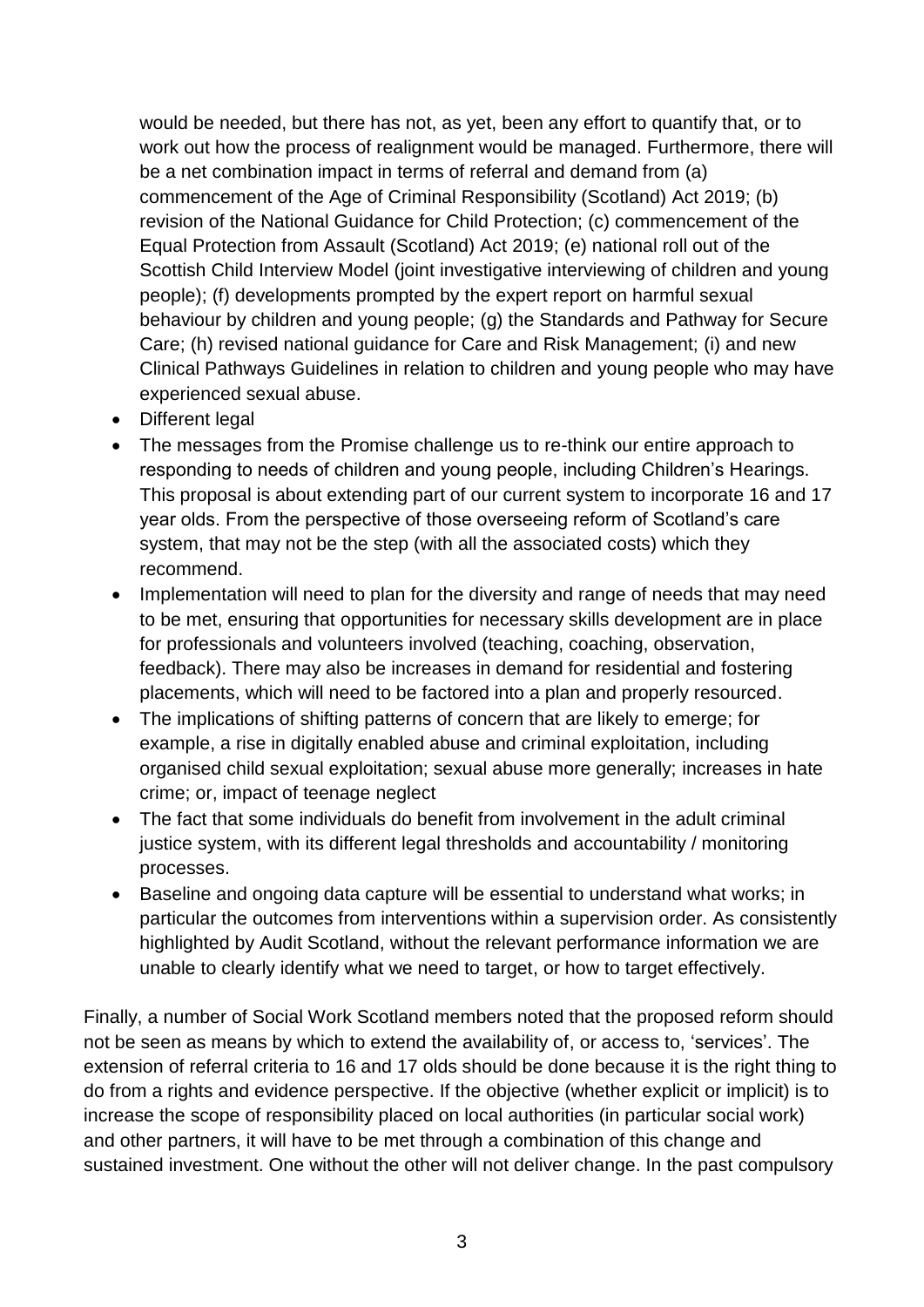orders have, our members suggest, been used to ensure services are allocated, rather than because compulsion was strictly necessary. Such action is understandable, when all involved wish to see the right support provided to an individual. But the identification of an implementation authority does not, in itself, stimulate an increase in available resources needed to address the individual's needs. And in delivering on the Promise we know that we need a range of services that provide responsive, persistent / 'sticky', and relationship based practices for a range of needs, a points on a continuum from early help (before challenges become problems) through to structured, programmatic responses to harmful behaviour. The economic and financial context for local partnerships, and especially for social work, is a source of deep concern. A substantial increase in demand for services against a backdrop of acute and chronic budgetary pressure would be to introduce a systemic risk, potentially undermining the system as whole.

### **2. If the age of referral is increased to 18, are the existing grounds of referral to a Children's Hearing sufficient?**

Probably not. Although compulsory supervision may not always be necessary or effective, there are growing concerns across the UK about child criminal exploitation, where an individual or group takes advantage of an imbalance of power to coerce, control, manipulate or deceive a child or young person into criminal behaviour. A young person may have been criminally exploited even if the activity appears consensual. It may be helpful, and would be congruent with the UNCRC, to provide flexibility to refer in relation to these sort of concerns.

#### **3. What are your views on the potential implications, including resource, of increasing the age of referral to the Reporter for local authorities, Police and other service providers/organisations?**

We have addressed this point in response to question 1, but to reiterate, we do expect there to be considerable resource implications for local authority social work, with increased demand for assessment, planning and action. With the increased recognition of the impact of harmful behaviour towards and by young people, those assessing needs and circumstances will likely take into account a network of relationships, within and beyond their family; that will require time and having people with the right skills. Unfortunately youth justice social work services have been particularly hard pressed by budget cuts, with some now absorbed into teams with wider remits (and therefore wider calls on their resource); close attention to the skills needed, and then investment in the development of those, will be necessary.

There may also be an increased demand on foster care and residential resources as a result of this change. And while at a macro level this policy development may precipitate, over time, a re-distribution of social work resource across sectors (from justice to children), such shifts should be neither assumed nor considered sufficient.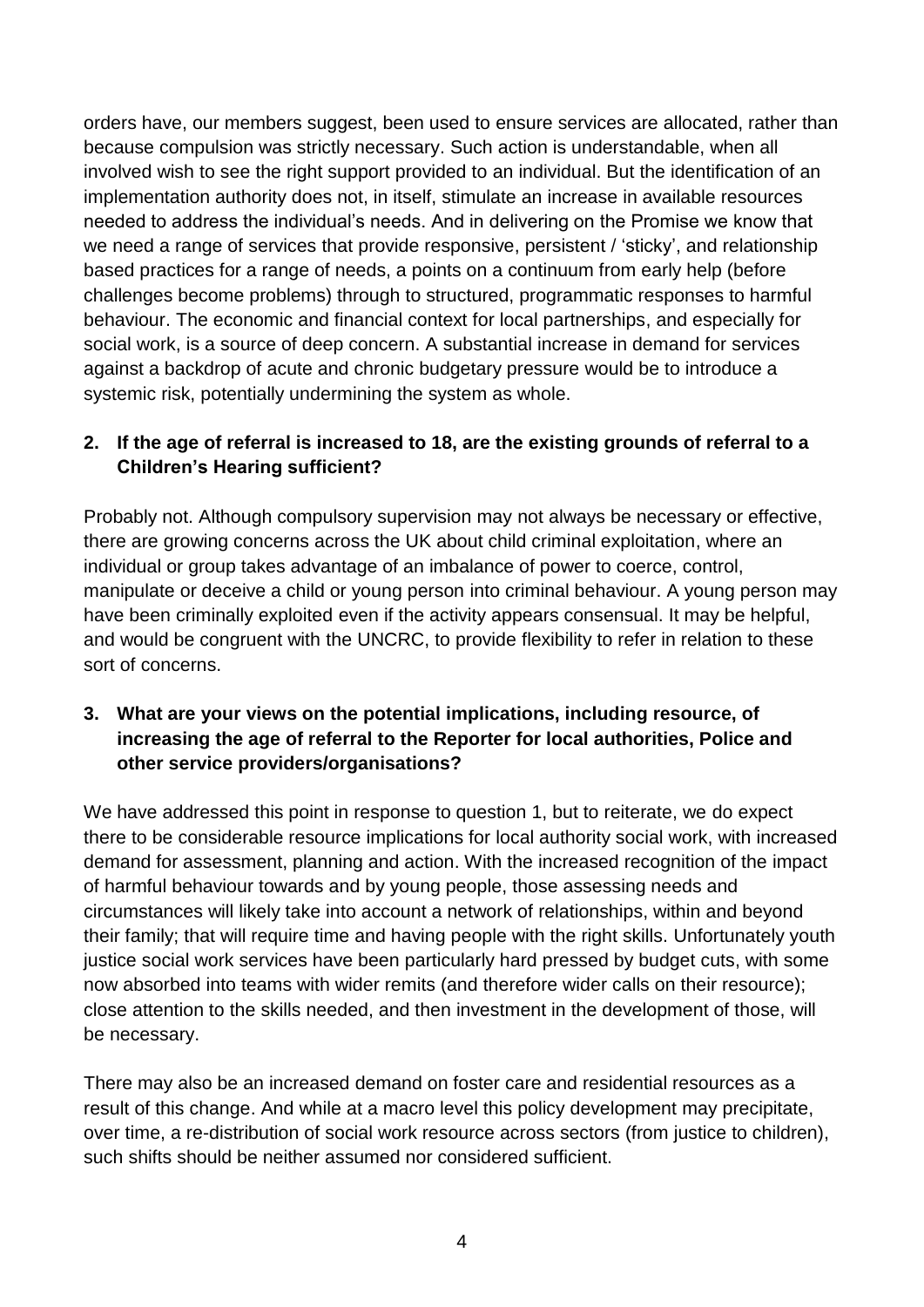In moving this policy proposal to the next stage, it is essential that Scottish Government undertakes or commissions a detailed analysis of the resource requirements which will be necessary to facilitate implementation. The current method of estimating local authority costs (through consultations such as this, and information gathering through COSLA) is not adequate. Estimates of costs do not need to be perfect, but they do need to be good enough; and the only reliable judges of that will be the service managers and practitioners involved in designing and delivering services. Social Work Scotland strongly supports the extension of the right of referral to the Reporter, for all the reasons detailed above, but we are likely to oppose further development of these plans if we do not see a genuine effort at trying to understand, and then meet, the resource needs of each part of the system.

### **4. What are your views on the potential implications, including resource, of increasing the age of referral to the Reporter for SCRA (the public body which operates the Reporter service)?**

Again, we have addressed this in our early answers. Reporters and Panel members are likely to require additional joint training in relation to the interlocking legislation which may be applicable in this age range. Including, importantly, adult support and protection. There will be additional challenges – and therefore skills and resources needed – involved in delivering virtual, blended and direct hearings with an increasing number of 16-17 year olds and their families. Time will need to be spent understanding approaches to assessment and intervention within this upper age group, and to some specific considerations (e.g. children with complex disabilities in transitional stages) which may affect decision making.

The change will also alter the interface between the Children's Hearings and adult justice systems. Some young people will experience both systems. There will be a need for clear and accessible guidance, not only for SCRA and CHS, but relevant practitioners. Information for young people will need to be made available too.

Social Work Scotland members with experience in justice social work have also drawn attention to a feature of the Hearings system's current flexibility that might be revealed as a flaw, under the pressure of referrals for 16-17 year olds. Neither the Children's Reporter nor the chair of the Children's Hearing panel are required to be legally qualified. This contrasts with Mental Health Tribunals, Justice of the Peace Courts (where the clerk is legally qualified) and Parole Board hearings. The only lawyer in the room is likely to be the family or young person's representatives.

#### **5. What are your views on the potential implications, including resource, of increasing the age of referral to the Reporter for Children's Hearings Scotland**

There would be a need for additional training and skills development among panel members and staff, for example in terms of the prevalent forms of abuse among this cohort, the nature of exploitation of 16-17 year olds, and harmful behaviour. There is a need for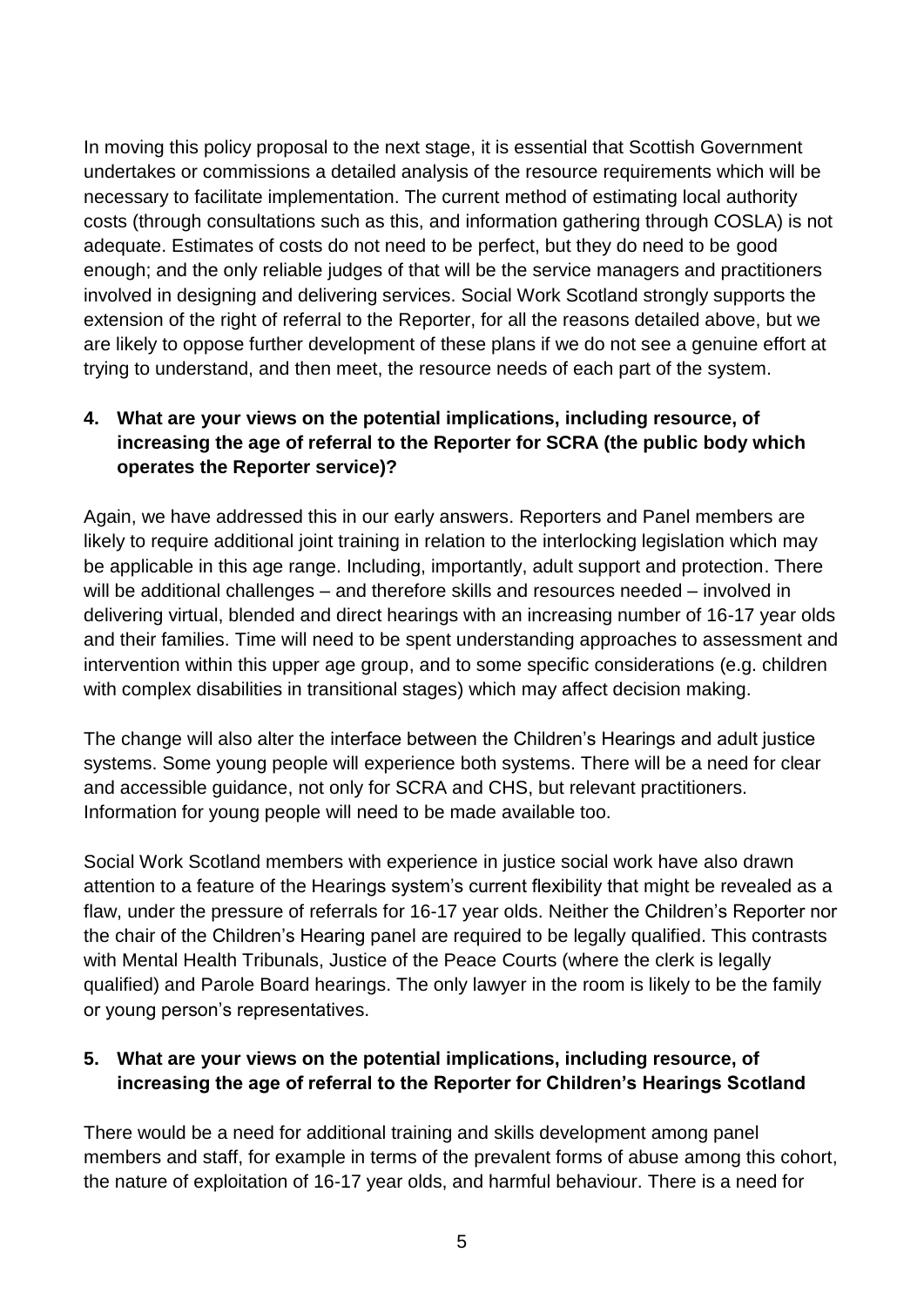understanding of intersecting and complicating factors (such as drug and alcohol use), and for a trauma informed, age appropriate approach to the preparation of and conduct of hearings. The underlying impact of medical, nutritional, emotional, educational and supervisory neglect in teenage years must also be understood when panel members come to decision making.

Local authorities, SCRA and CHS can all expect an increased need for advocacy services under s122 of the 2011 Act following this reform.

## **6. If the age of referral to the Reporter was increased, are amendments required to ensure sufficient access to information and support for victims harmed by children?**

Although there may not be a need for new systems, experience of preparing for implementation of the Age of Criminal Responsibility (Scotland) Act 2019 suggests that this is an area of great sensitivity, requiring very careful preparation and transparent explanation. Otherwise, beyond potential distress to victims, there will be loss of trust in the ability of the system to be robust, fair, purposeful and effective.

Beyond 'sufficient information' there may be scope for integration of restorative work within compulsory measures. The Hearings system cannot provide a punitive response, but such restorative work may bridge the gap between the explicitly welfare orientated measures of the Hearing and the needs of victims.

#### **7. Any other comments**

Members of Social Work Scotland's Adult Support and Protection Network have noted that ta case study included in the consultation is inaccurate. They felt this highlights the lack of understanding in relation to ASP legislation and its application. The case study states *"She could be made subject to an Adult Support and Protection investigation however that would depend on her capacity and whether she meets the statutory tests."* However, adults can be supported under the ASP Act regardless of their capacity or non-capacity.

#### **Sources used in the development of this response**

- Arnot J, Mackie P (2019) Violence Prevention Framework Scottish Public Health **Network**
- CYCJ (2019) Preventing Offending : Improving our approach to workforce development
- Child Safeguarding Practice Review Panel (2020) Safeguarding Children at risk from Criminal Exploitation